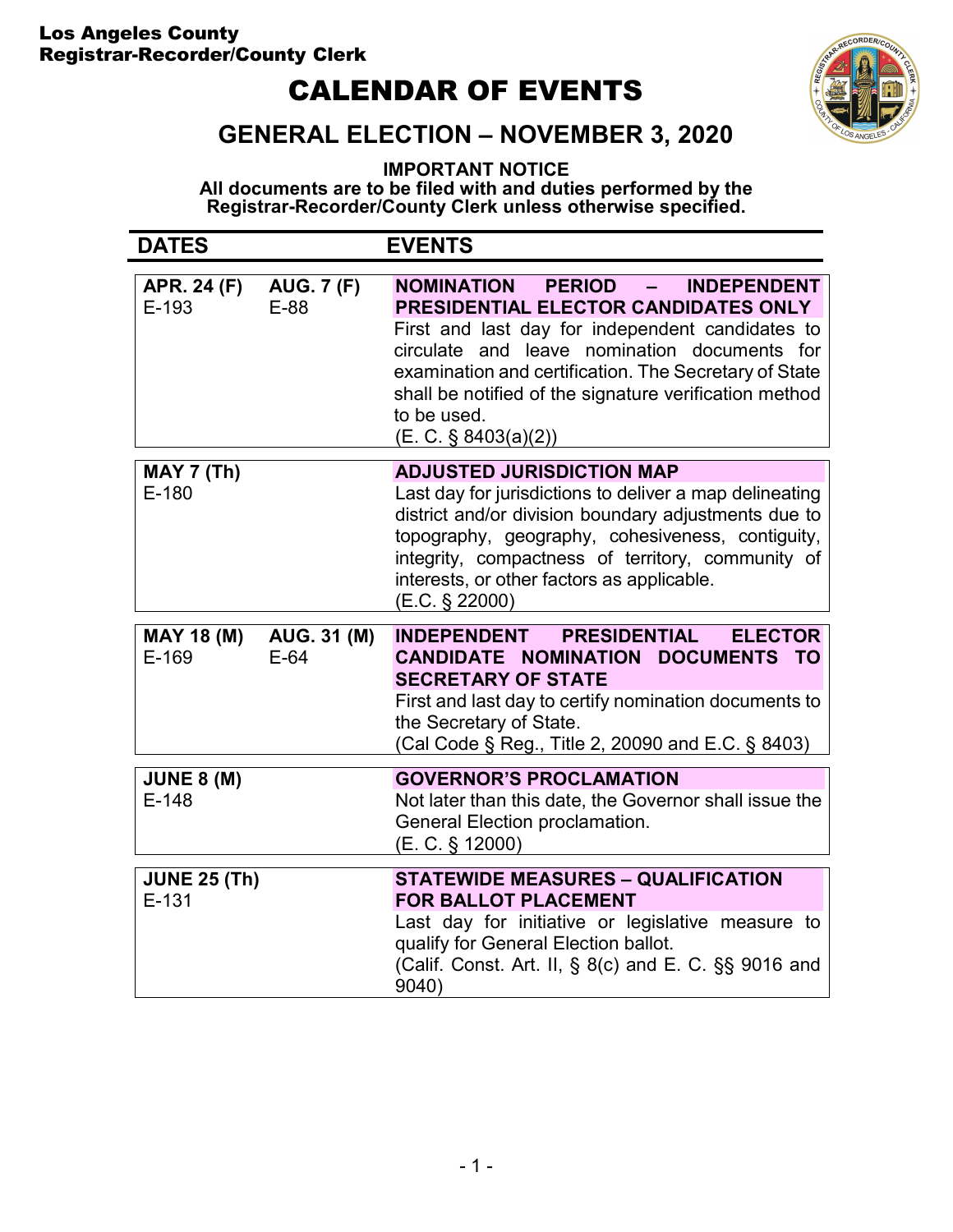| <b>DATES</b>                 | <b>EVENTS</b>                                                                                                                                                                                                                                                                                                                                                                                                                                                                                                                                                                                                             |
|------------------------------|---------------------------------------------------------------------------------------------------------------------------------------------------------------------------------------------------------------------------------------------------------------------------------------------------------------------------------------------------------------------------------------------------------------------------------------------------------------------------------------------------------------------------------------------------------------------------------------------------------------------------|
| <b>JULY 1 (W)</b><br>$E-125$ | <b>NOTICE OF ELECTION AND MAP OF DISTRICT -</b><br>HEALTH CARE, MUNICIPAL WATER AND<br><b>RECREATION AND PARK DISTRICTS</b><br>Not later than this date the District Secretary shall<br>deliver a notice containing: 1) elective offices, 2)<br>candidate statement word limitation (200 or 400<br>words), 3) designated party responsible for<br>statement cost (candidate or district) and 4)<br>requirement to pay in advance, if cost is payable by<br>candidate.                                                                                                                                                     |
|                              | The District Secretary shall also provide a map<br>delineating the district boundaries and depicting<br>divisions within the district, if any, accompanied by a<br>statement indicating in which division directors are<br>to be elected and whether any elective officer is to<br>be elected at large.<br>(E. C. §§ 10509, 10522 and 13307)                                                                                                                                                                                                                                                                              |
|                              | NOTE: WATER AGENCIES AND WATER<br><b>REPLENISHMENT DISTRICTS - Suggested date</b><br>for district secretary to submit aforementioned<br>notice.                                                                                                                                                                                                                                                                                                                                                                                                                                                                           |
|                              | <b>EXCEPTION:</b> Districts seeking to change division<br>boundaries are required to follow Elections Code §<br>22000. This code requires that changes to division<br>boundaries must be made prior to the 180 days<br>preceding the election of any director.                                                                                                                                                                                                                                                                                                                                                            |
|                              | <b>APPOINTMENTS IN</b><br>LIEU OF<br><b>ELECTION</b><br><b>RESOURCE CONSERVATION DISTRICTS</b><br>If no petition is filed by this date, and the board of<br>directors of either the Antelope Valley Resource<br><b>Conservation District</b> or the Resource<br>Conservation District of the Santa Monica<br>Mountains has not requested rescission of the<br>previously adopted resolution providing<br>for<br>appointments in lieu of election, the Board of<br>Supervisors shall appoint directors pursuant to<br>Public Resources Code § 9314 and no election shall<br>be conducted by the county elections official. |
| <b>JULY 3 (F)</b><br>$E-123$ | ADOPTION OF GOVERNING BOARD MEMBER<br><b>ELECTION RESOLUTION (School Districts and</b><br><b>Community Colleges)</b><br>Last day for governing boards to adopt a resolution<br>calling the governing board member election and<br>setting forth the specifications of the election order.<br>Copies shall be filed with the County<br>Superintendent of Schools and county elections<br>official.<br>(Ed. Code § 5322)                                                                                                                                                                                                    |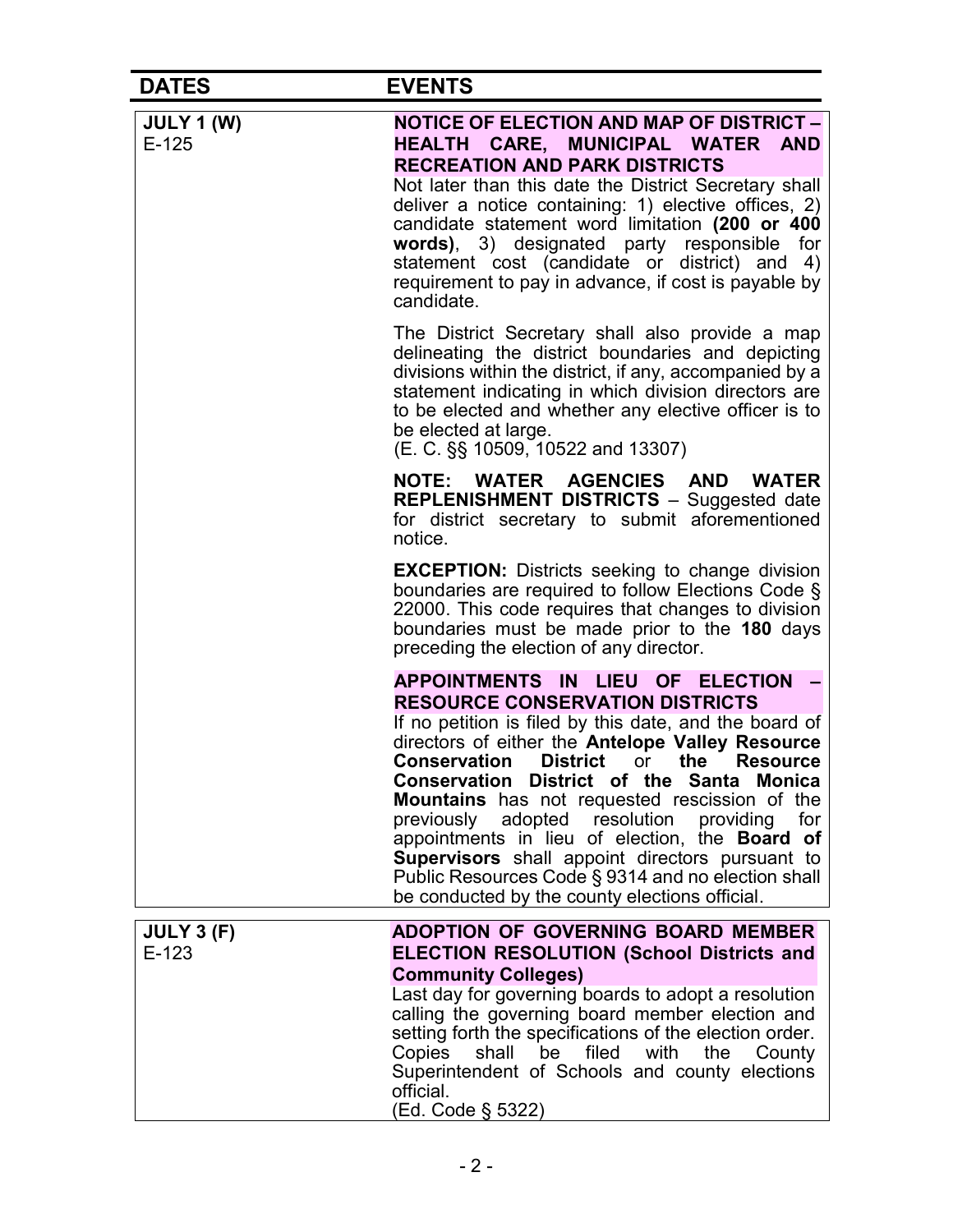#### DATES EVENTS JULY 6 (M) E-120 FORMAL NOTICE OF GOVERNING BOARD MEMBER ELECTION (School Districts and Community Colleges) Not later than this date the County Superintendent of Schools shall deliver the formal notice of a governing board member election. (Ed. Code §§ 5324 and 5325(b)) BOARD RESOLUTION FOR CANDIDATE STATEMENTS (Local Nonpartisan Offices) Not later than this date, the jurisdiction's governing body shall by resolution determine the word limitation for candidate statements (200 or 400 words); specify if the candidates or the district will bear the costs of printing and distributing the statements; and, if cost is to be paid by candidate, whether advanced payment is required. (E. C. § 13307(a)(d)) JULY 6 (M) E-120 AUG. 5 (W) E-90 NOTICE OF ELECTION – HEALTH CARE, MUNICIPAL WATER, RECREATION AND PARK, SCHOOL DISTRICTS AND COMMUNITY COLLEGES – PUBLICATION Between these dates the notice of governing board member election shall be published by the RRCC once in a newspaper of general circulation. A general press release shall be issued providing elective office information and the telephone number to call for candidate nomination procedures. (E. C. § 12112 and Ed. Code § 5363) NOTICE OF ELECTION – POSTING (UDEL Districts, School Districts and Community Colleges) Between these dates a copy of the published notices shall be delivered by the RRCC to the district secretary/superintendent and each notice shall be posted in the district office. (E. C. § 12113)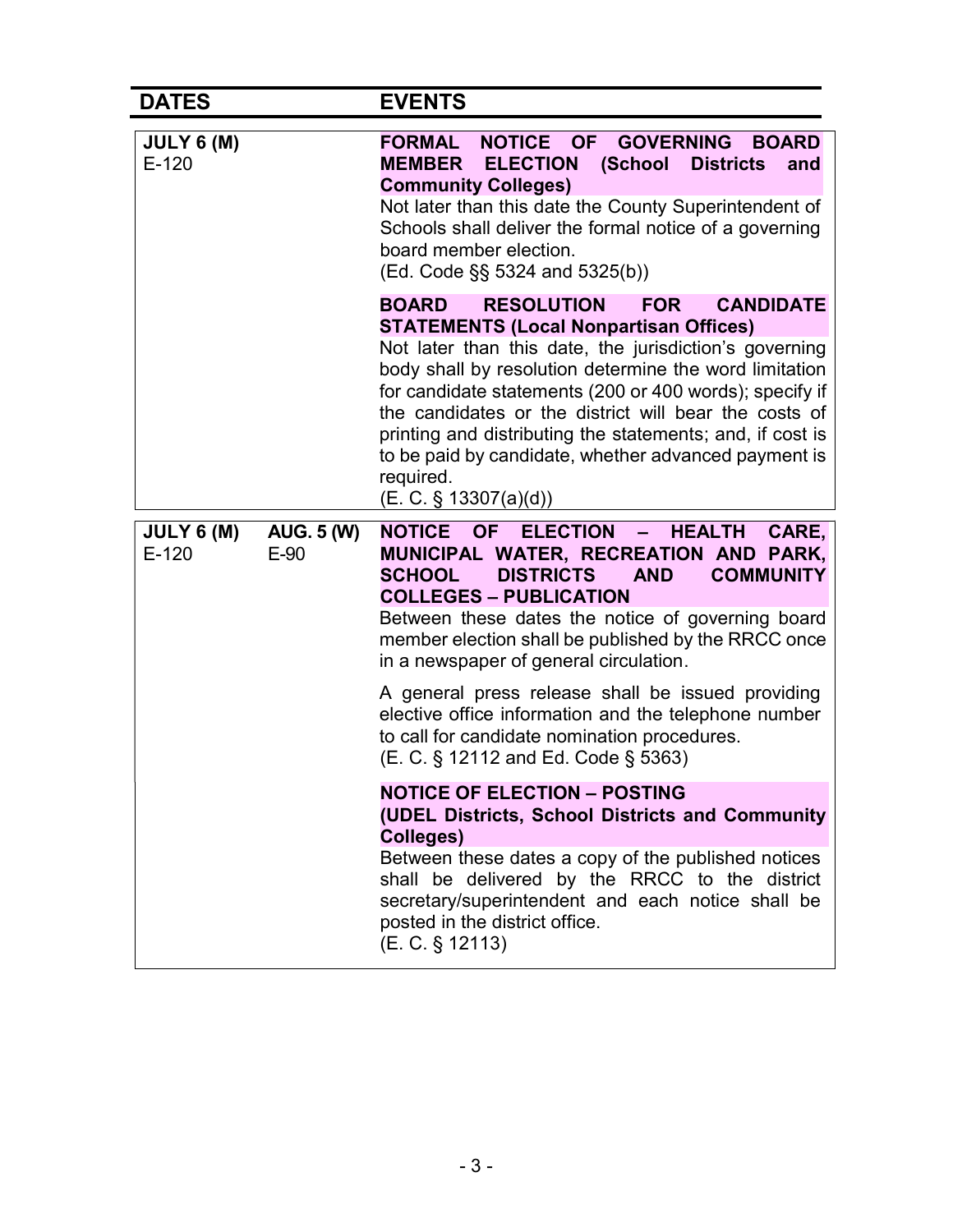| <b>DATES</b>                                                    | <b>EVENTS</b>                                                                                                                                                                                                                                                                                                                                                                                                                                                                                                                                                                                                                                                                   |
|-----------------------------------------------------------------|---------------------------------------------------------------------------------------------------------------------------------------------------------------------------------------------------------------------------------------------------------------------------------------------------------------------------------------------------------------------------------------------------------------------------------------------------------------------------------------------------------------------------------------------------------------------------------------------------------------------------------------------------------------------------------|
| <b>JULY 13 (M)</b><br>$E-113$                                   | <b>NOTICE OF ELECTION - WATER AGENCIES -</b><br><b>PUBLICATION</b><br>Not later than this date a notice designating the<br>name and date of the election and the offices to be<br>filled shall be published.<br>(Water Code Appendix 98-52)                                                                                                                                                                                                                                                                                                                                                                                                                                     |
| <b>JULY 13 (M) AUG. 7 (F)</b><br>$E-113$<br>$E-88$<br>5:00 P.M. | <b>NOMINATION PERIOD - LOCAL ELECTIONS</b><br><b>CONSOLIDATED</b><br><b>WITH</b><br><b>THE</b><br><b>GENERAL</b><br><b>ELECTION</b><br>First and last day for candidates in elections<br>consolidated with the General Election to file<br>nomination documents.<br>See procedures for Candidate Statements.<br>(E. C. §§ 10407 and 10510)                                                                                                                                                                                                                                                                                                                                      |
|                                                                 | <b>CANDIDATE STATEMENTS</b><br><b>LOCAL</b><br><b>ELECTIONS</b><br><b>CONSOLIDATED</b><br><b>THE</b><br><b>WITH</b><br><b>ELECTION</b><br><b>GENERAL</b><br>(Including<br><b>Judicial</b><br><b>Candidates Nominated at Primary Election)</b><br>During this period, candidates for a local nonpartisan<br>office may file a candidate statement not to exceed<br>the word limitation prescribed by the governing body<br>(200 or 400 words) for inclusion with the sample<br>ballot. The statement shall be filed no later than the<br>last day to file nomination documents.<br>(E. C. §§ 10540 and 13307)                                                                    |
|                                                                 | <b>CANDIDATE STATEMENTS -</b><br><b>CONGRESSIONAL AND STATE LEGISLATIVE</b><br><b>CANDIDATES</b><br>During this period, candidates for <b>congressional</b><br>and state legislative office may submit a statement<br>for inclusion in the Official Sample Ballot booklet.<br>legislative candidates<br><b>State</b><br>must<br>agree<br>to<br>voluntarily limit their campaign expenditures. The<br>statement shall not exceed 250 words. If office is to<br>be voted on in more than one county, candidate<br>should file a statement with each county.<br>(Govt. Code §§ 85601 and 88001(i) and E.C. §<br>13307.5)<br><b>NOTE:</b> Candidate statements are only included in |
|                                                                 | the Official Sample Ballot Booklet and will not be<br>included in the Vote By Mail Instructions booklet.                                                                                                                                                                                                                                                                                                                                                                                                                                                                                                                                                                        |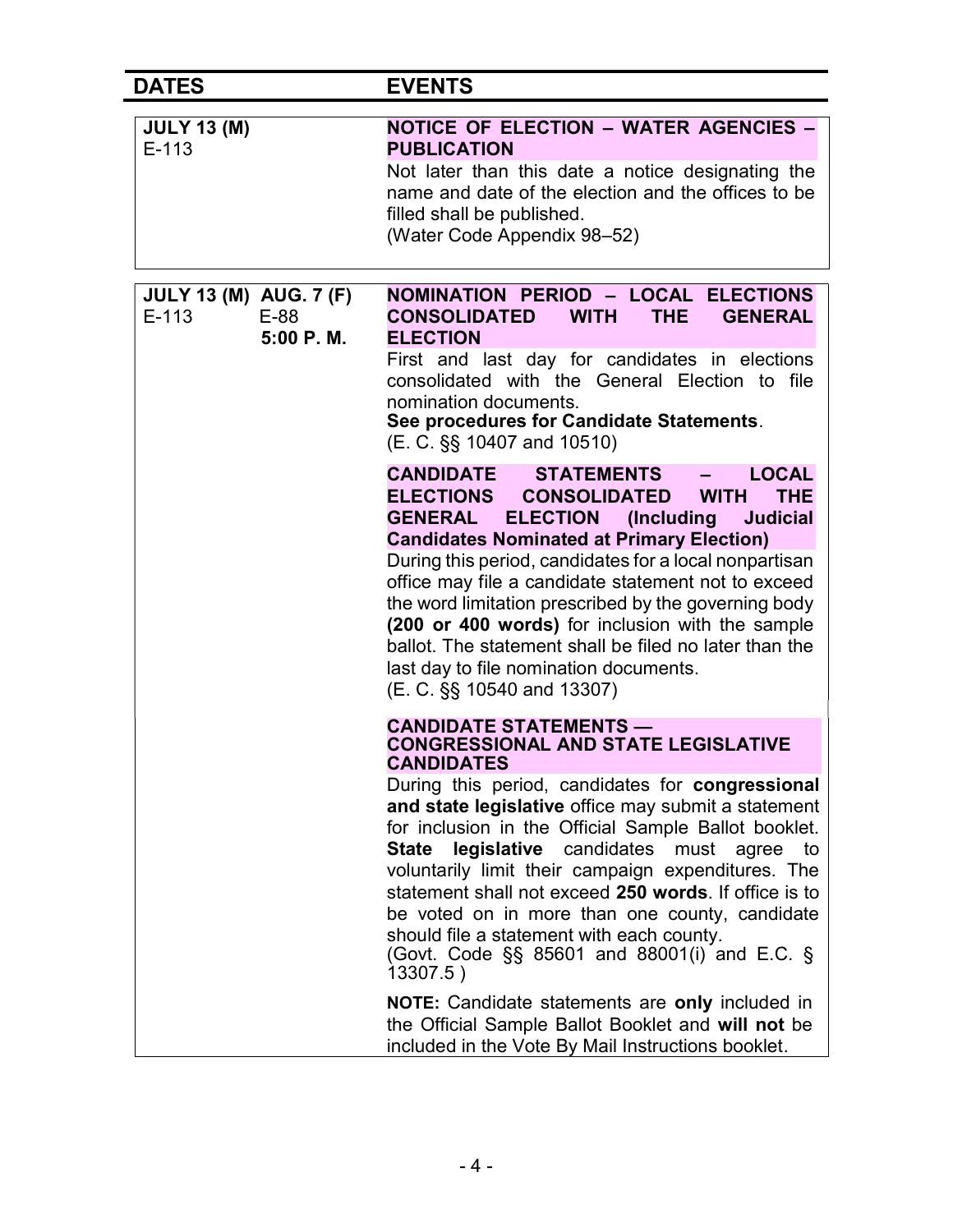| <b>DATES</b>                             |                              | <b>EVENTS</b>                                                                                                                                                                                                                                                                                                                                                                                                                                                                                         |  |
|------------------------------------------|------------------------------|-------------------------------------------------------------------------------------------------------------------------------------------------------------------------------------------------------------------------------------------------------------------------------------------------------------------------------------------------------------------------------------------------------------------------------------------------------------------------------------------------------|--|
| <b>JULY 24 (F)</b><br>$E-102$            | <b>JULY 31 (F)</b><br>$E-95$ | POSSIBLE APPOINTMENT<br><b>NOTICE</b><br><b>OF</b><br><b>REPLENISHMENT</b><br><b>WATER</b><br><b>DISTRICT</b><br><b>PUBLICATION</b><br>Between these dates if only one person or no<br>person has filed for each office to be filled, the<br>notice of possible appointment shall be published<br>once.<br>(Water Code § 60141.1)                                                                                                                                                                     |  |
| <b>JULY 28 (Tu)</b><br>E-98              |                              | CHANGE OF CANDIDATE DESIGNATION ON<br><b>BALLOT</b><br>Last day that any nominated candidate may request<br>in writing a different ballot designation than used at<br>the March 3, 2020 Primary Election. For federal and<br>state offices, the written request should be made to<br>both the Secretary of State and the county elections<br>official. For local offices, the request should be filed<br>with the county elections official.<br>$(E. C. \S 13107(e))$                                 |  |
| <b>AUG. 3 (M)</b><br>$E-92$              |                              | <b>OF</b><br><b>NOTICE</b><br><b>RANDOMIZED</b><br><b>ALPHABET</b><br><b>DRAWING</b><br><b>FOR</b><br><b>SHARED</b><br><b>LEGISLATIVE</b><br><b>DISTRICTS (Registrar-Recorder/County Clerk)</b><br>Last day to notify the news media and other<br>interested parties of the date, time, and place of the<br>drawing to be held on <b>August 13, 2020</b> .                                                                                                                                            |  |
| <b>AUG. 6 (Th)</b><br>$E-89$             |                              | FIXED TO SUBMIT ARGUMENTS<br><b>DATE</b><br><b>PUBLICATION</b><br>Not later than this date a notice shall be published<br>once in a newspaper of general circulation setting<br>forth the date fixed to submit arguments for and<br>against any county or school measure.<br>(E. C. §§ 9163, 9502 and Govt. Code § 6061)                                                                                                                                                                              |  |
| <b>AUG. 7 (F)</b><br>$E-88$<br>5:00 P.M. |                              | <b>CONSOLIDATION OF ELECTIONS</b><br>Last day for local jurisdictions to file a resolution with<br>of Supervisors and<br>Board<br>the<br>Registrar-<br>Recorder/County Clerk requesting consolidation<br>(including placement of a measure on the ballot) with<br>the General Election.<br>$(E. C. \S\$ 10401 and 10403)<br>NOMINATION PERIOD DEADLINE - LOCAL<br><b>ELECTIONS</b><br>file<br>nomination<br>Last day for candidates to<br>documents. Fax not acceptable.<br>(E.C. §§ 10407 and 10510) |  |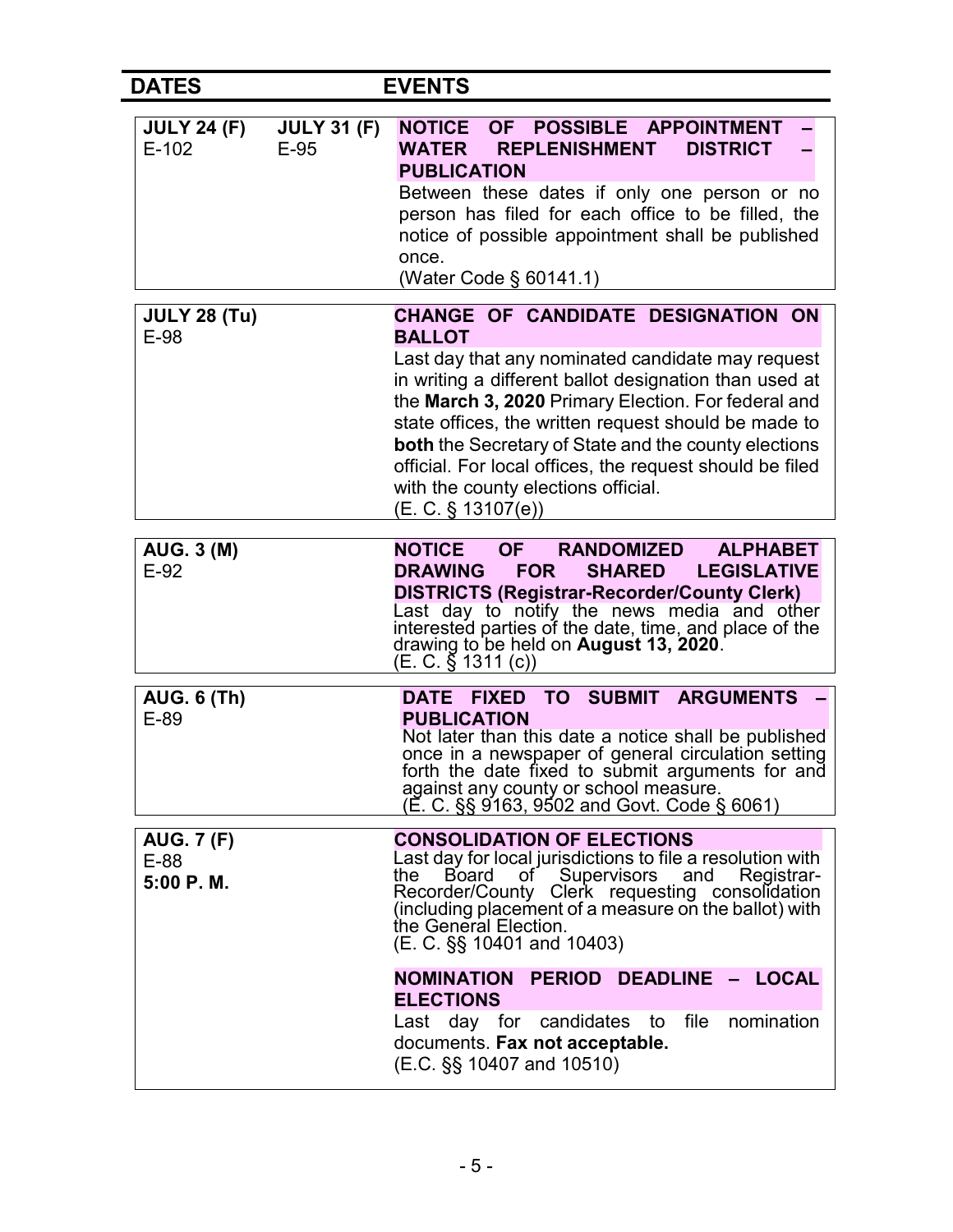## DATES EVENTS

| <b>AUG. 7 (F)</b><br>E-88<br>5:00 P.M. | <b>NOMINATION</b><br><b>PERIOD</b><br><b>DEADLINE</b><br>PRESIDENTIAL ELECTOR<br><b>INDEPENDENT</b><br><b>CANDIDATES</b><br>Last day for candidates to circulate and leave<br>nomination documents for examination<br>and<br>certification.<br>(E. C. §§ 8403 and 8405)                                                                                                                                 |
|----------------------------------------|---------------------------------------------------------------------------------------------------------------------------------------------------------------------------------------------------------------------------------------------------------------------------------------------------------------------------------------------------------------------------------------------------------|
|                                        | <b>CANDIDATE STATEMENTS</b><br><b>FOR</b><br><b>LOCAL</b><br><b>NONPARTISAN CANDIDATES</b><br>Last day for candidates (including nonpartisan<br>candidates nominated at the March 3, 2020 Primary<br>Election) to file statement not to exceed the word<br>limitation (200 or 400 words). Statement shall be<br>filed no later than the last day to file nomination<br>documents.<br>$(E. C. \S 13307)$ |
|                                        | FORM 700 - CANDIDATE STATEMENT OF<br><b>ECONOMIC INTERESTS</b><br>Candidates must file a Form 700 no later than<br>5:00P.M. on the last day of the nomination period.<br>(Gov. Code §87302.3(a))                                                                                                                                                                                                        |
|                                        | <b>CANDIDATE STATEMENTS —</b><br><b>CONGRESSIONAL AND STATE LEGISLATIVE</b><br><b>CANDIDATES</b>                                                                                                                                                                                                                                                                                                        |
|                                        | Last day candidates for congressional and state<br>legislative office may submit a statement for<br>inclusion in the Official Sample Ballot Booklet. If office<br>is to be voted on in more than one county, candidate<br>should file a statement with each county. The<br>statement shall not exceed 250 words.<br>(Govt. Code $\S$ § 85601 and 88001(i) and E. C. §<br>13307.5)                       |
|                                        | <b>NOTE:</b> State Legislative candidates must agree to<br>voluntarily limit their campaign expenditures.<br>(Govt. Code § 85601(b))                                                                                                                                                                                                                                                                    |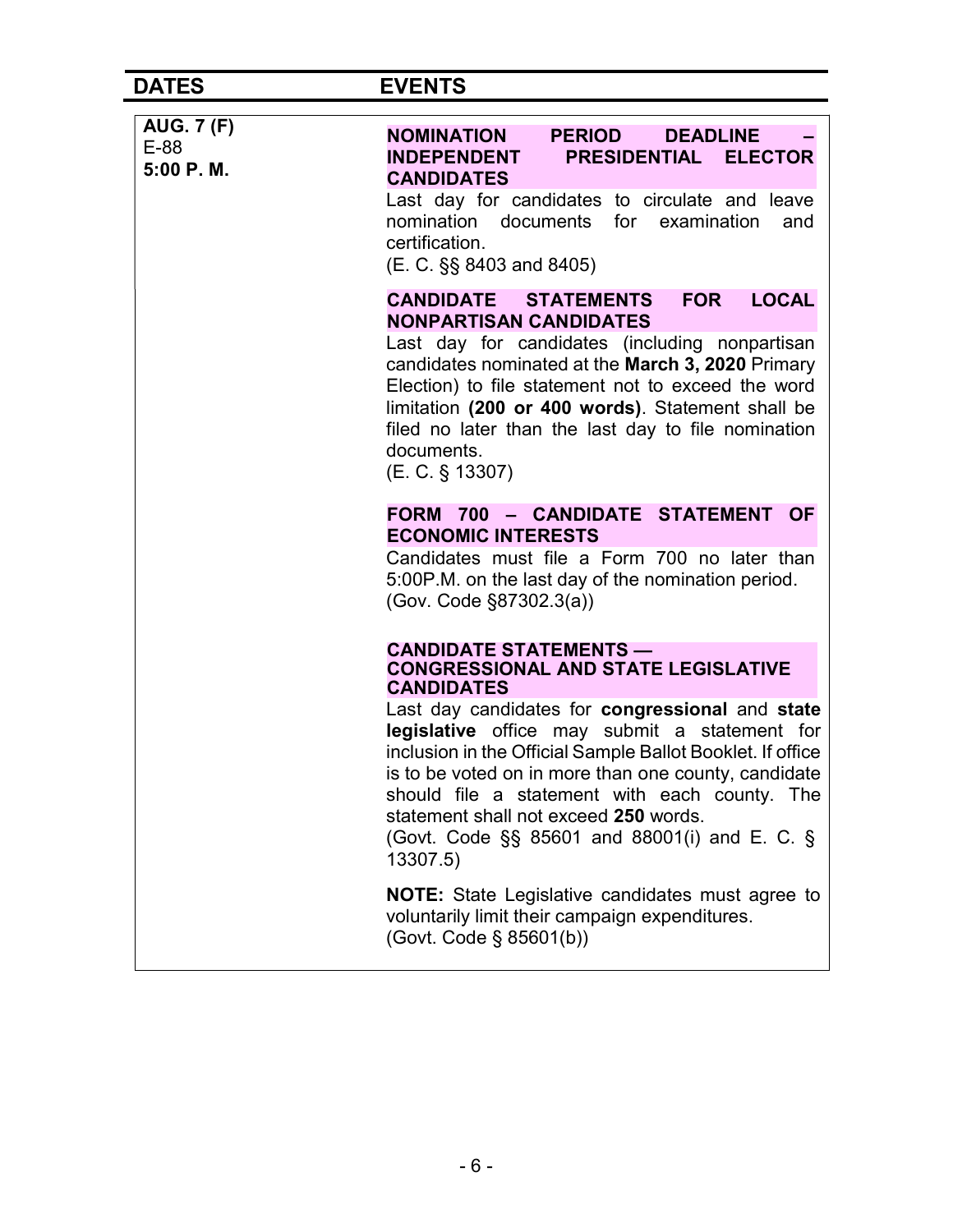| <b>AUG. 7 (F)</b><br>$E-88$<br>5:00 P.M. | <b>CANDIDATE WITHDRAWAL - HEALTH CARE,</b><br><b>MUNICIPAL WATER, RECREATION AND PARK,</b><br>SCHOOL DISTRICTS AND COMMUNITY<br><b>COLLEGES</b>                                                                                                                                                                                         |
|------------------------------------------|-----------------------------------------------------------------------------------------------------------------------------------------------------------------------------------------------------------------------------------------------------------------------------------------------------------------------------------------|
|                                          | candidate, including incumbent, whose<br>No<br>declaration of candidacy has been filed, may<br>withdraw after this date except when<br>the<br>nomination period has been extended for that<br>office.<br>(E. C. §§ 10510(a) and 10603(b))                                                                                               |
|                                          | <b>NOTE:</b> Candidates nominated at preceding Primary<br>Election may not withdraw.                                                                                                                                                                                                                                                    |
|                                          | NOTICE OF APPOINTMENT<br><b>SCHOOL</b><br>$\frac{1}{2}$<br>DISTRICTS AND COMMUNITY COLLEGES -<br><b>PUBLICATION</b>                                                                                                                                                                                                                     |
|                                          | After this date if no one has been nominated to the<br>office, a notice stating that the governing board<br>intends to make an appointment and the<br>procedures for applying for the office shall be<br>published once in a newspaper of general<br>circulation in the district.<br>(Ed. Code § 5328.5)                                |
|                                          | <b>FISCAL</b><br><b>IMPACT</b><br><b>COUNTY MEASURES</b><br>$\frac{1}{2}$                                                                                                                                                                                                                                                               |
|                                          | <b>STATEMENT</b>                                                                                                                                                                                                                                                                                                                        |
|                                          | Last day for the Board of Supervisors to order a<br>county measure to appear on the ballot and direct<br>the County Auditor to review the county measure to<br>determine its financial effect and prepare a fiscal<br>impact statement.<br>(E. C. § 9160(c))                                                                            |
|                                          | SPECIAL MEASURE ELECTION RESOLUTION<br>(School Districts and Community Colleges)<br>Last day for governing boards to adopt a resolution<br>calling a special school district or community<br>college election to place a measure on the ballot.<br>Copies shall be filed with the county elections<br>official.<br>(Ed. Code § 5322(b)) |
|                                          | STATEMENT OF TAX RATE DATA - LAST DAY                                                                                                                                                                                                                                                                                                   |
|                                          | <b>TO SUBMIT</b><br>Last day for a local jurisdiction to file a bond issue<br>statement with the county elections official.<br>(E. C. § 9401)                                                                                                                                                                                           |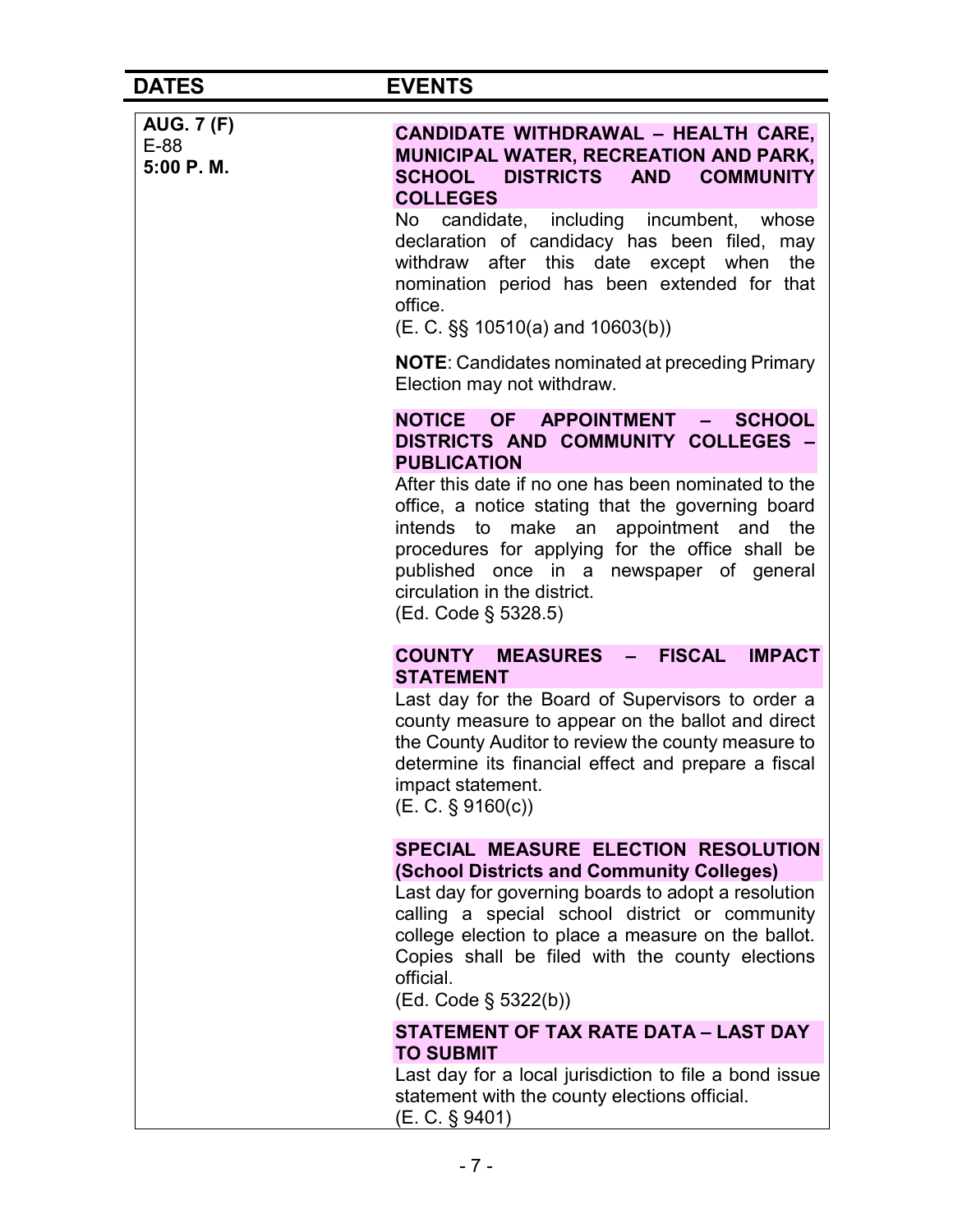| <b>DATES</b>                            |                     | <b>EVENTS</b>                                                                                                                                                                                                                                                                                                                                                                                                                                                                                                                                                                                                                                                                                                                                                                              |
|-----------------------------------------|---------------------|--------------------------------------------------------------------------------------------------------------------------------------------------------------------------------------------------------------------------------------------------------------------------------------------------------------------------------------------------------------------------------------------------------------------------------------------------------------------------------------------------------------------------------------------------------------------------------------------------------------------------------------------------------------------------------------------------------------------------------------------------------------------------------------------|
| AUG. 8** (Sa) AUG. 12 (W)<br>$E-87**$   | $E-83$<br>5:00 P.M. | <b>NOMINATION EXTENSION PERIOD - HEALTH</b><br>CARE, MUNICIPAL WATER, RECREATION<br>AND PARK AND WATER REPLENISHMENT<br><b>DISTRICTS</b><br>If nomination documents for the incumbent are<br>not filed by 5:00 p.m. on <b>August 7,</b> the nomination<br>period shall be extended until August 12, 5:00<br>p.m. for persons other than the incumbent.<br>$(E. C. \$ §§ 8024 and 10516)                                                                                                                                                                                                                                                                                                                                                                                                    |
|                                         |                     | <b>NOTE:</b> The extension does not apply where there<br>is no incumbent eligible to be elected.                                                                                                                                                                                                                                                                                                                                                                                                                                                                                                                                                                                                                                                                                           |
| AUG. 8** (Sa) AUG. 17 (M)<br>$E - 87**$ | $E-78$<br>5:00 P.M. | <b>PUBLIC EXAMINATION PERIOD - CANDIDATE</b><br><b>STATEMENTS/CANDIDATE</b><br><b>NAMES</b><br><b>AND</b><br><b>BALLOT DESIGNATIONS</b><br>period, candidate statements,<br>During<br>this<br>candidate names and ballot designations shall be<br>open to public examination. A fee may be charged<br>to any person obtaining a copy of the material. Any<br>challenge<br>the<br>aforementioned<br>person<br>may<br>candidate information by filing a petition for writ of<br>mandate no later than August 17.<br>(E. C. § 13313)<br>NOTE: If the nomination period is extended for a<br>particular office, the examination period for that<br>office shall be adjusted to August 13 through<br>August 24**.                                                                               |
| <b>AUG. 12 (W)</b><br>$E-83$            |                     | WRITE-IN PETITION TO PLACE JUDICIAL<br><b>OFFICE ON BALLOT</b><br>If the office did not appear on the Primary Election<br>ballot, a petition containing signatures of at least<br><b>600</b> registered voters qualified to vote for the office<br>must be filed in order to place the office on the<br><b>General Election ballot.</b><br>(E. C. § 8203(b))<br>PETITION TO HOLD ELECTION - HEALTH<br><b>CARE, MUNICIPAL WATER, RECREATION AND</b><br>PARK, SCHOOL DISTRICTS AND COMMUNITY<br><b>COLLEGES</b><br>Last day to file a petition signed by 10% or 50<br>voters (whichever is the smaller number) in the<br>district, trustee area or division requesting that an<br>election be held if nominees do not exceed offices<br>to be filled.<br>(E. C. § 10515 and Ed. Code § 5326) |

\*\* August 8, 15 and 22 (Saturdays) and August 9, 16 and 23 (Sundays) office will be closed.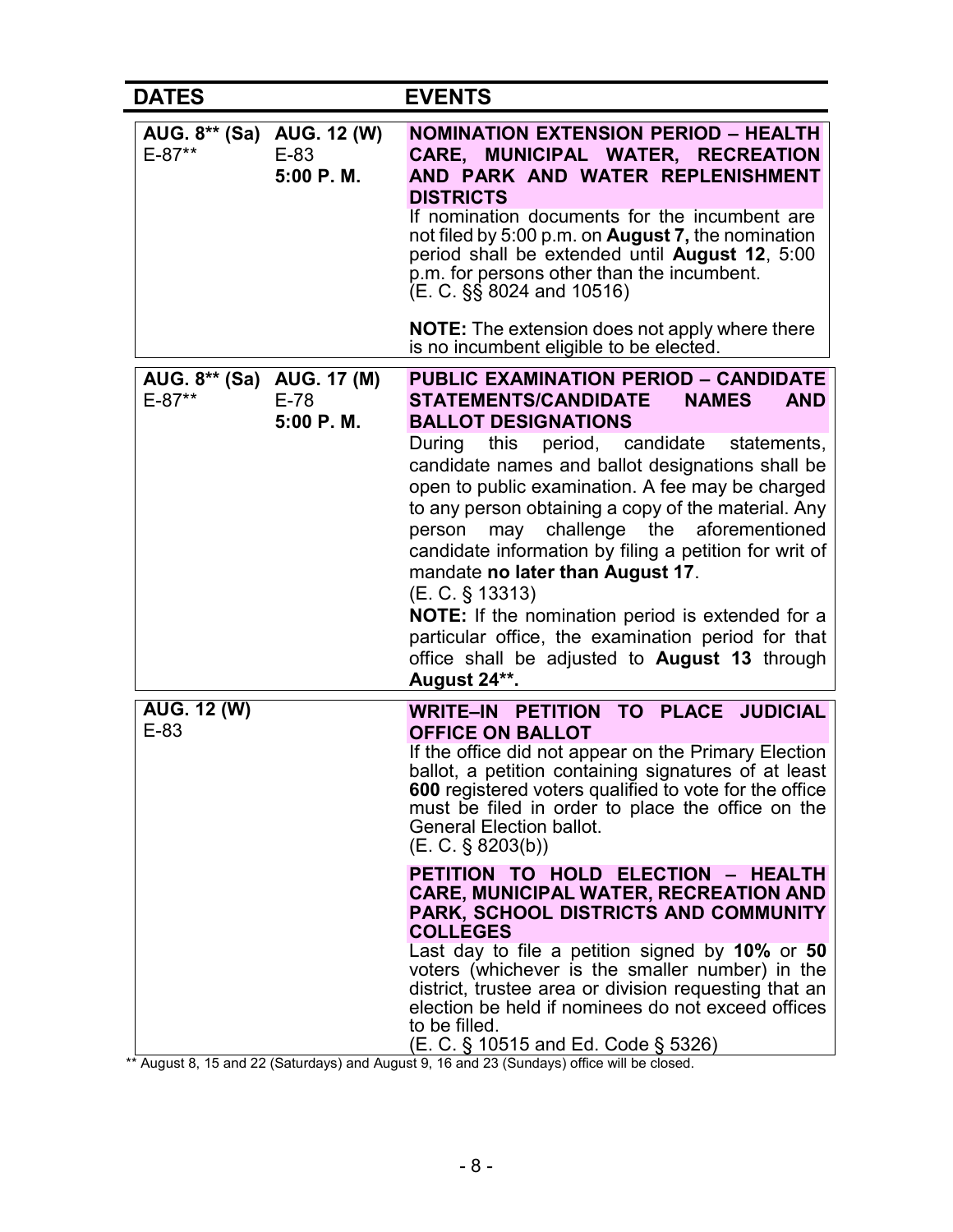| <b>DATES</b>                                 | <b>EVENTS</b>                                                                                                                                                                                                                                                                                                                                                                                                                                                                                             |
|----------------------------------------------|-----------------------------------------------------------------------------------------------------------------------------------------------------------------------------------------------------------------------------------------------------------------------------------------------------------------------------------------------------------------------------------------------------------------------------------------------------------------------------------------------------------|
| <b>AUG. 12 (W)</b><br>$E-83$                 | APPOINTMENT - NO ELECTION (HEALTH<br><b>CARE, MUNICIPAL WATER AND RECREATION</b><br><b>AND PARK DISTRICTS)</b><br>If only one person or no person has filed a<br>declaration of candidacy and if a petition to hold an<br>election has not been filed by this date, a<br>certificate shall be submitted to the Board of<br>Supervisors requesting appointment of the<br>candidates or, if there are no candidates,<br>appointment of any qualified person no later than<br>November 23.<br>(E.C. § 10515) |
|                                              | CANDIDATE WITHDRAWAL - NOMINATION<br><b>EXTENSION PERIOD</b><br>$\frac{1}{2}$<br>HEALTH CARE,<br>MUNICIPAL WATER, RECREATION<br><b>AND</b><br>PARK, SCHOOL DISTRICTS AND COMMUNITY<br><b>COLLEGES</b><br>Last day a candidate may withdraw declaration of<br>candidacy papers when nomination period has<br>been extended for that office.<br>(E. C. §§ 10516 and 10604)                                                                                                                                  |
|                                              | <b>OF</b><br>OR WITHDRAWAL<br><b>AMENDMENT</b><br><b>MEASURE - DEADLINE</b><br>Last day for a jurisdiction to withdraw or amend a<br>measure previously submitted for placement on<br>the ballot.<br>(E. C. § 9605)<br><b>MEASURE - LETTER DESIGNATION</b><br>Last day jurisdictions may request in writing<br>specific letter designations for their measure(s).                                                                                                                                         |
| <b>AUG. 13 (Th)</b><br>$E-82$<br>11:00 A. M. | RANDOMIZED ALPHABET DRAWING<br><b>BY</b><br><b>SECRETARY OF STATE</b><br>The Secretary of State shall hold a public drawing<br>to determine the order of candidate names on the<br>ballot by randomly drawing each letter of the<br>alphabet.<br>$(E. C. \S 13112)$                                                                                                                                                                                                                                       |
|                                              | RANDOMIZED ALPHABET DRAWING FOR<br><b>SHARED</b><br><b>DISTRICTS</b><br><b>LEGISLATIVE</b><br>(Registrar-Recorder/County Clerk)<br>A public drawing shall be held to determine order<br>of candidate names on ballot for state legislative<br>districts that encompass more than one county by<br>randomly drawing each letter of the alphabet.<br>$(E. C. \S 13111(i))$                                                                                                                                  |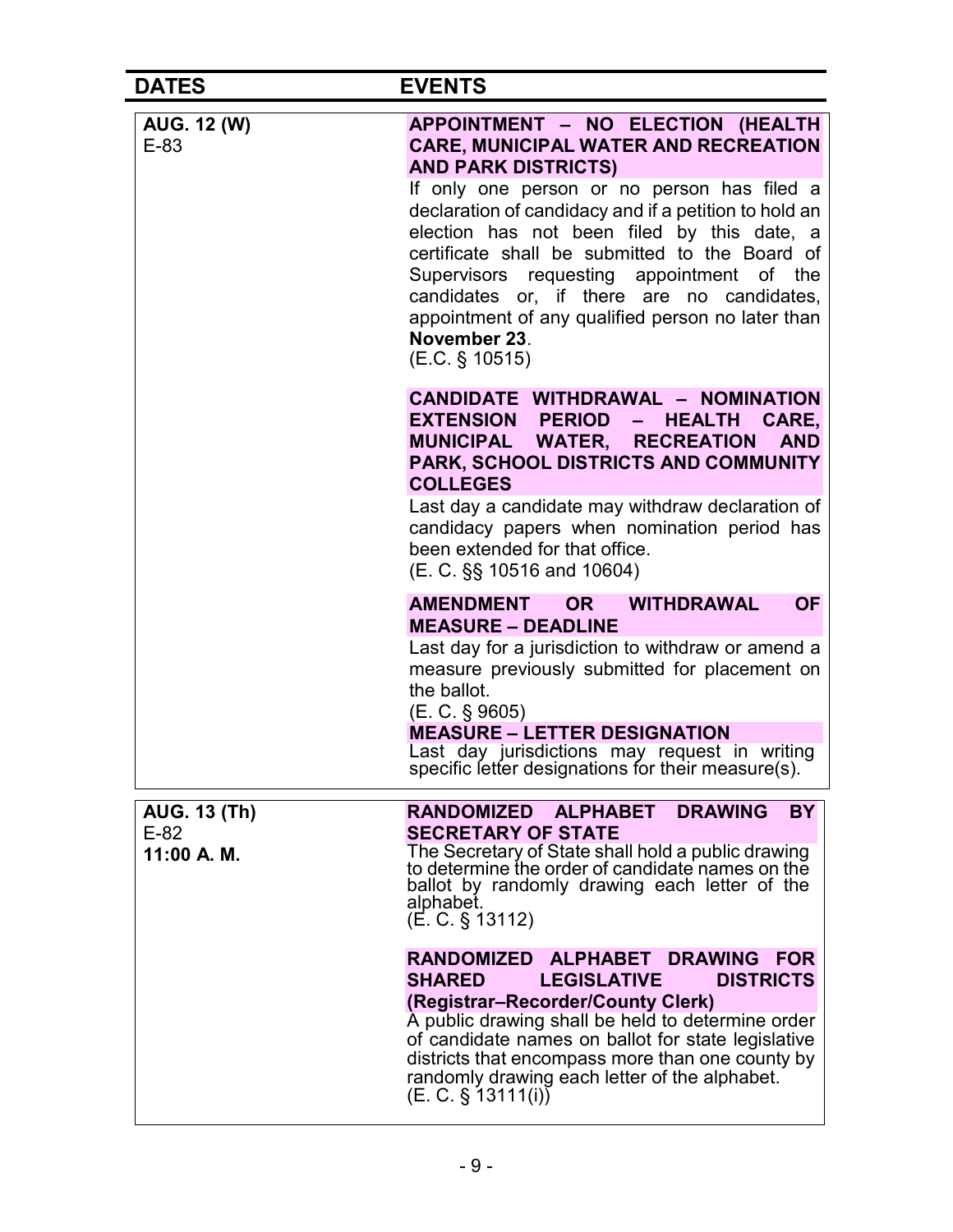| <b>DATES</b>                 |                              | <b>EVENTS</b>                                                                                                                                                                                                                                                                                                                                                                                                                                                                                                                                                                     |
|------------------------------|------------------------------|-----------------------------------------------------------------------------------------------------------------------------------------------------------------------------------------------------------------------------------------------------------------------------------------------------------------------------------------------------------------------------------------------------------------------------------------------------------------------------------------------------------------------------------------------------------------------------------|
| <b>AUG. 14 (F)</b><br>$E-81$ |                              | <b>CERTIFICATION</b><br><b>OF</b><br><b>CANDIDATES</b><br>MUNICIPAL ELECTIONS<br><b>CONSOLIDATED</b><br><b>WITH THE GENERAL ELECTION</b><br>Last day for city clerk to transmit the names of<br>qualified candidates to county elections official.<br>(E. C. § 10403)                                                                                                                                                                                                                                                                                                             |
|                              |                              | <b>ARGUMENTS - LAST DATE TO SUBMIT</b><br>Last day to submit arguments for or against any<br>county, district or school measure. Arguments<br>may not exceed 300 words in length.<br>(E. C. §§ 9162, 9163, 9315, 9316, 9501 and<br>9502)                                                                                                                                                                                                                                                                                                                                          |
|                              |                              | <b>EXCEPTION:</b> These provisions do not apply to a<br>measure on school district reorganization.                                                                                                                                                                                                                                                                                                                                                                                                                                                                                |
|                              |                              | IMPARTIAL ANALYSIS - LAST DAY TO<br><b>SUBMIT</b><br>Recommended last day for County Counsel to<br>transmit impartial analysis for a county, district or<br>school measure.<br>(E.C. §§ 9160, 9313 and 9500)                                                                                                                                                                                                                                                                                                                                                                      |
| AUG. 15** (Sa)<br>E-80**     | <b>AUG. 24 (M)</b><br>$E-71$ | PUBLIC EXAMINATION PERIOD FOR BALLOT<br><b>MEASURE MATERIALS</b><br>During this period the county elections official<br>shall make available for public examination a copy<br>of any ballot measure text, argument, analysis<br>or other specified measure materials for any<br>county, district or school measure. A fee may be<br>charged to any person obtaining a copy of the<br>materials. During this period any person may file<br>a writ of mandate or an injunction to require any<br>or all of the material to be amended or deleted.<br>(E. C. §§ 9190, 9380 and 9509) |

\*\*August 15 and 22 (Saturdays) and August 16 and 23 (Sundays) office will be closed.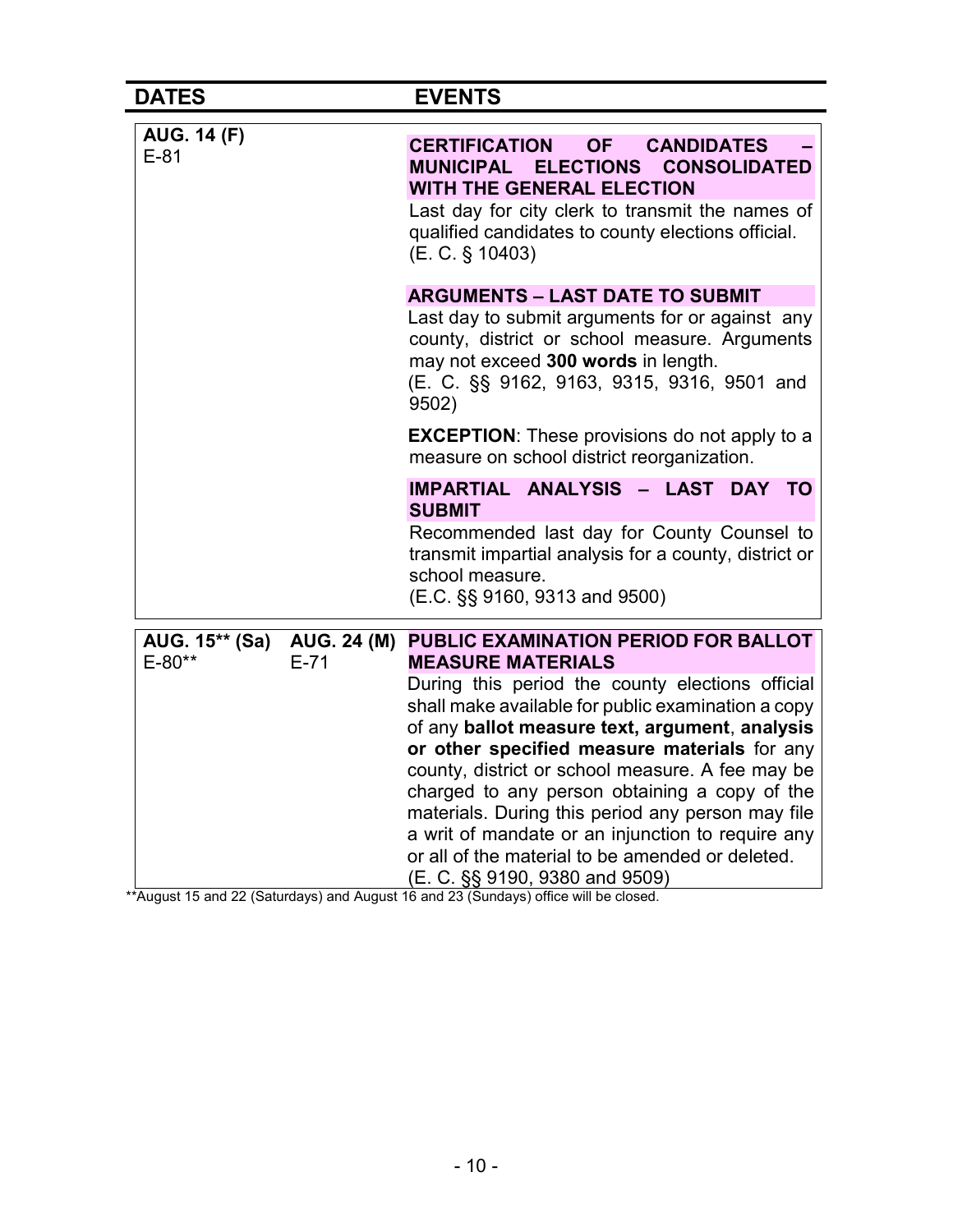| H I<br>ı |  |  |
|----------|--|--|

**EVENTS** 

| <b>AUG. 17 (M)</b><br>$E-78$              |                               | INSUFFICIENT OR NO NOMINEES - WATER<br><b>AGENCIES</b>                                                                                                                                                                                                                                                                                                                                                                                                                    |
|-------------------------------------------|-------------------------------|---------------------------------------------------------------------------------------------------------------------------------------------------------------------------------------------------------------------------------------------------------------------------------------------------------------------------------------------------------------------------------------------------------------------------------------------------------------------------|
| 5:00 P.M.                                 |                               | If on this date, only one person or no person has<br>been nominated for each office, the board of<br>directors shall, by resolution, request the Board of<br>Supervisors to appoint the person nominated, or if<br>no person has been nominated, any qualified<br>person.<br>(Water Code Appendix 98-52 and SCVWA &<br>RRCC Agreement April 2019)                                                                                                                         |
| <b>AUG. 24 (M)</b><br>$E-71$<br>5:00 P.M. |                               | <b>REBUTTALS - LAST DAY TO SUBMIT</b><br>Last day for authors of arguments for and against<br>county, district or school measures to submit<br>rebuttals. Rebuttals may not exceed 250 words in<br>length.<br>(E. C. §§ 9167, 9317 and 9504)                                                                                                                                                                                                                              |
| <b>AUG. 25 (Tu)</b><br>$E-70$             |                               | <b>NOTICE OF LIST OF CANDIDATES - WATER</b><br><b>AGENCIES PUBLICATION</b><br>Not later than this date a notice giving the names<br>and addresses of all candidates in the election, the<br>date of the election, and the hours the polls will be<br>open shall be published once. If no election is to be<br>held because of insufficient nominees, a notice of<br>no election shall be published.<br>(Water Code Appendix 98-52 and SCVWA & RR<br>Agreement April 2019) |
| <b>AUG. 25 (Tu)</b><br>$E-70$             | <b>SEPT. 3 (Th)</b><br>$E-61$ | <b>FOR</b><br>PUBLIC EXAMINATION<br><b>PERIOD</b><br><b>REBUTTALS</b><br>During this period, rebuttals for any county, district<br>or school measure shall be open for public<br>examination. A fee may be charged to any person<br>obtaining a copy of the material. During this period<br>any person may file a writ of mandate or an<br>injunction to require any or all of the material to be<br>amended or deleted.<br>(E. C. §§ 9190, 9380 and 9509)                |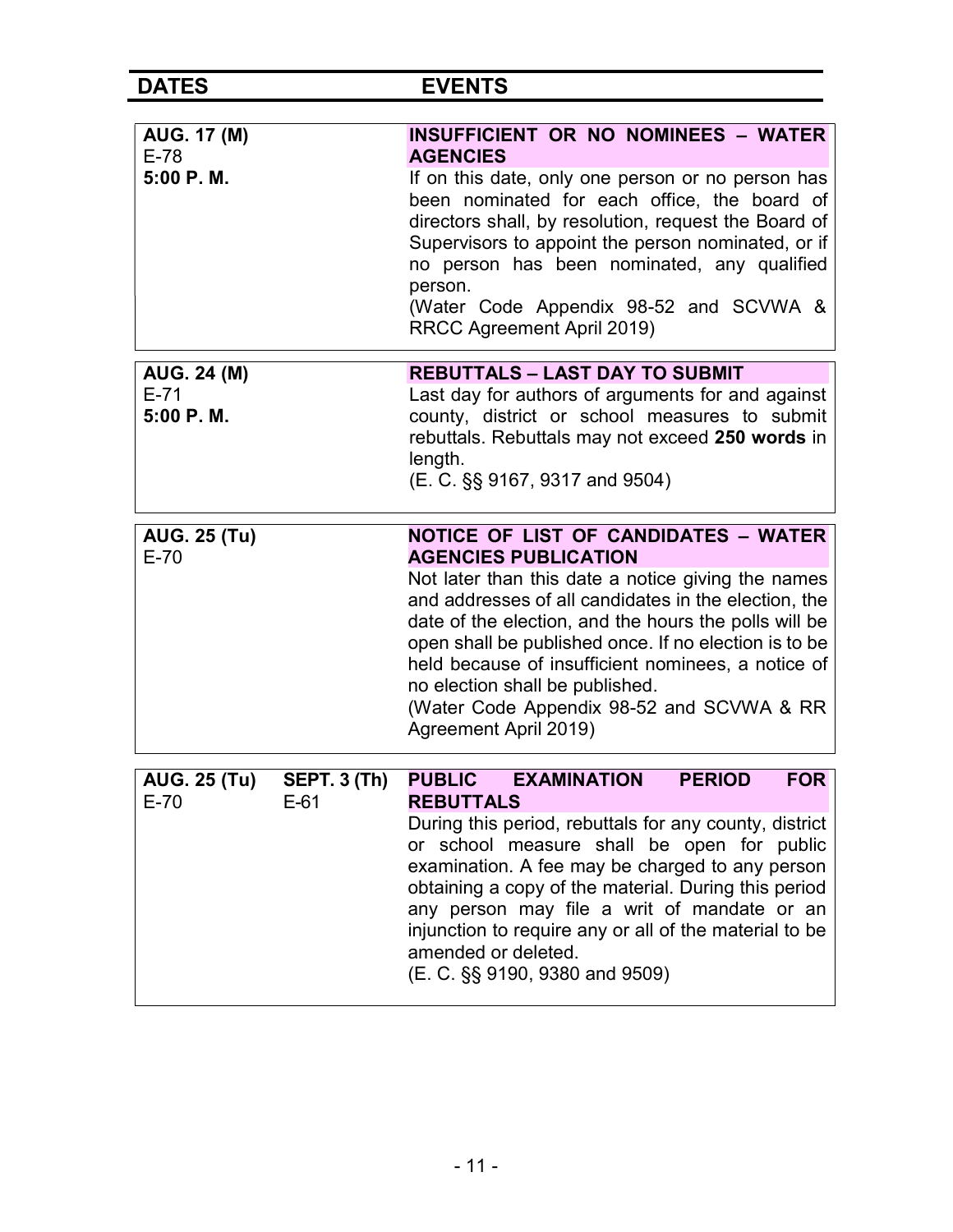| <b>DATES</b>                  |                    | <b>EVENTS</b>                                                                                                                                                                                                                                                                                                                   |
|-------------------------------|--------------------|---------------------------------------------------------------------------------------------------------------------------------------------------------------------------------------------------------------------------------------------------------------------------------------------------------------------------------|
| <b>AUG. 27 (Th)</b><br>$E-68$ |                    | <b>DEATH OF CANDIDATE</b><br>Last day for the name of a deceased candidate<br>to be removed from the ballot. Facts regarding<br>death must be ascertained at least 68 days prior<br>to the election.<br>(E. C. § 10529 and Ed. Code § 5329)                                                                                     |
|                               |                    | <b>NOTE:</b> This provision does not apply under<br>certain circumstances as set forth in E. C. §§<br>8026 and 8027.                                                                                                                                                                                                            |
|                               |                    | <b>CERTIFIED LIST OF CANDIDATES</b><br>Last day for Secretary of State to transmit the<br>certified list of candidates.<br>(E. C. §§ 8120 and 6180)                                                                                                                                                                             |
| AUG. 31* (M)                  |                    | <b>INSUFFICIENT OR NO NOMINEES - WATER</b>                                                                                                                                                                                                                                                                                      |
| $E - 64*$                     |                    | <b>REPLENISHMENT DISTRICT</b><br>If on this date, only one person or no person has<br>been nominated for each office, the governing<br>board shall, by resolution, request the Board of<br>Supervisors to appoint the person nominated, or<br>if no person has been nominated, any qualified<br>person.<br>(Water Code § 60141) |
| <b>SEPT. 2 (W)</b>            | <b>SEPT. 4 (F)</b> | <b>TRANSLITERATION REVIEW PERIOD</b>                                                                                                                                                                                                                                                                                            |
| $E-62$                        | $E-60$             | First and last day candidates may review<br>transliteration of their names. Requests for<br>changes must be submitted to the county<br>elections official no later than the last day of the                                                                                                                                     |

\*Date adjusted due to weekend and/or holiday.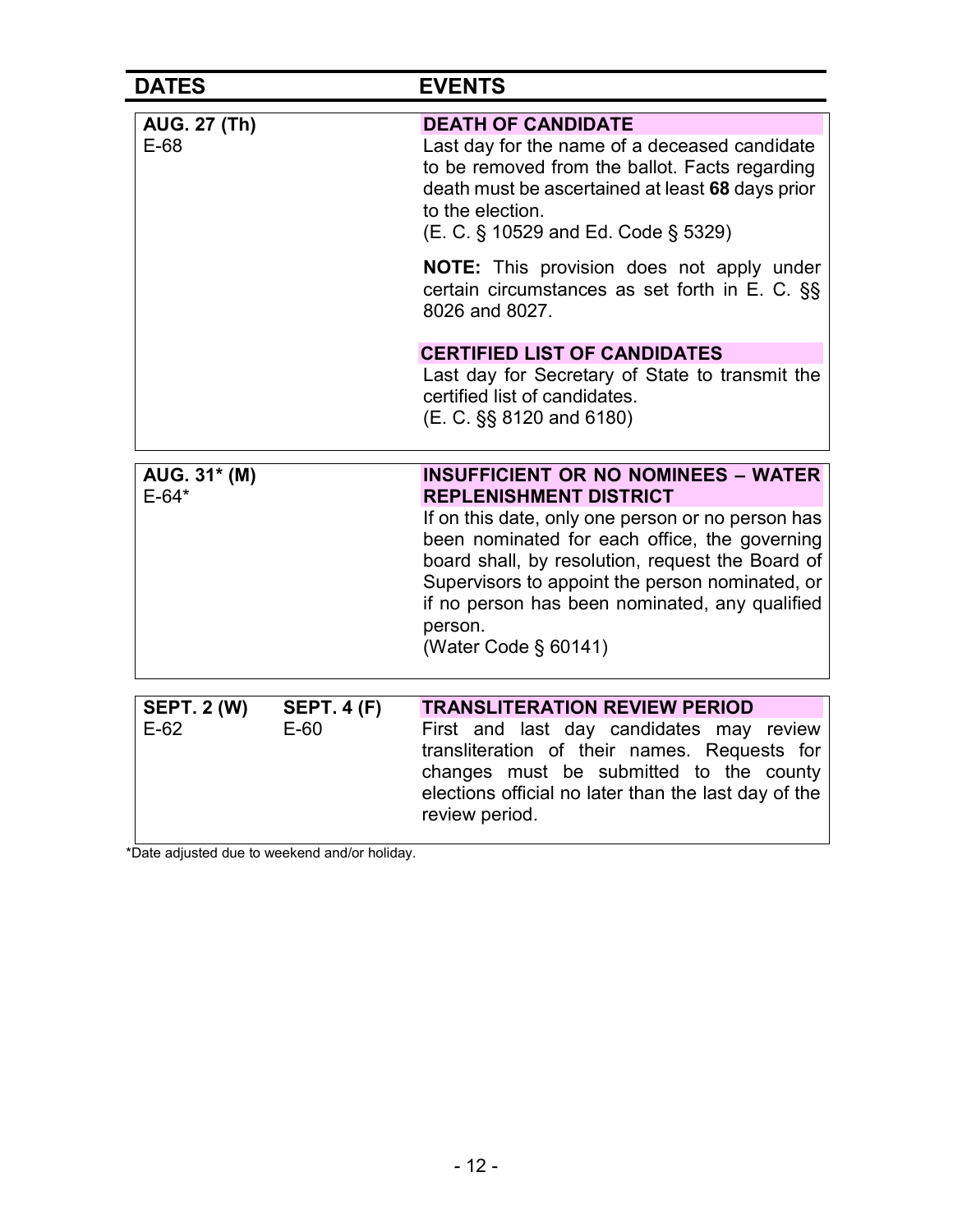| <b>DATES</b>                                                 | <b>EVENTS</b>                                                                                                                                                                                                                                                                                                                                                                                                                                                                                 |
|--------------------------------------------------------------|-----------------------------------------------------------------------------------------------------------------------------------------------------------------------------------------------------------------------------------------------------------------------------------------------------------------------------------------------------------------------------------------------------------------------------------------------------------------------------------------------|
| <b>SEPT. 4 (F)</b><br>$E-60$                                 | <b>VOTE</b><br><b>MAIL</b><br><b>BALLOT</b><br><b>SPECIAL</b><br><b>BY</b><br><b>APPLICATIONS</b><br>First day to process applications for special Vote<br>By Mail ballots. Any application received prior to<br>this day shall be kept and processed on or after<br>this date. The application must state that the voter<br>cannot vote during the normal Vote By Mail period<br>due to military service or other contingencies that<br>preclude normal delivery.<br>(E. C. §§ 300 and 3103) |
| <b>SEPT. 4 (F)</b><br><b>OCT. 27 (Tu)</b><br>$E-60$<br>$E-7$ | FEDERAL ELECTION - OVERSEAS VOTER,<br><b>APPLICATION FOR VOTE BY MAIL BALLOT</b><br>During this period, the county elections official may<br>begin processing Federal Post Card Applications<br>(FPCA) from special Vote By Mail persons already<br>registered to vote.<br>(E. C. §§ 300, 3001, 3300 - 3311)                                                                                                                                                                                  |
| SEPT. 8* (Tu) OCT. 20 (Tu)<br>$E-14$<br>$E - 56*$            | <b>STATEMENT OF WRITE-IN CANDIDACY</b><br>A name written on a ballot in any election will not<br>be counted unless the person has filed a<br>statement of write-in candidacy during this period<br>stating that he or she is a write-in candidate for the<br>election.<br>$(E. C. \S\$ 8600 and 8601)                                                                                                                                                                                         |
| <b>SEPT. 14 (M)</b><br>$E-50$                                | <b>REGISTRATION REPORT TO SECRETARY OF</b><br><b>STATE</b><br>Last day to submit to Secretary of State<br>tapes/reports listing registrations for those persons<br>registered as of September 4, 2019 (E-60).<br>(E. C. § 2187(c)(5))                                                                                                                                                                                                                                                         |

\*Date adjusted due to weekend and/or holiday.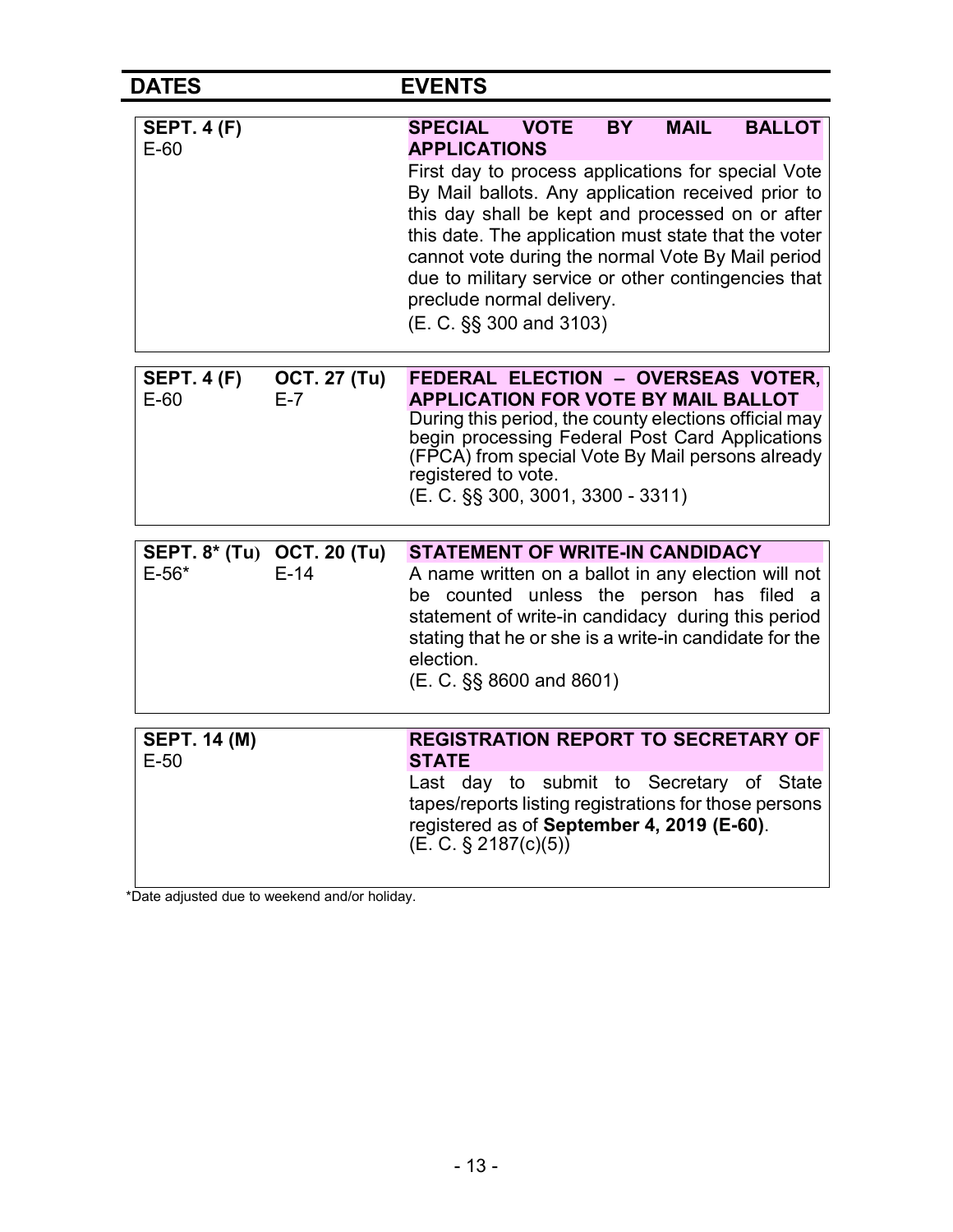| <b>DATES</b>                 |                                      | <b>EVENTS</b>                                                                                                                                                                                                                                                                                                                                                                        |
|------------------------------|--------------------------------------|--------------------------------------------------------------------------------------------------------------------------------------------------------------------------------------------------------------------------------------------------------------------------------------------------------------------------------------------------------------------------------------|
| $E-40$                       | SEPT. 24 (Th) OCT. 13 (Tu)<br>$E-21$ | MAILING OF OFFICIAL SAMPLE BALLOT<br><b>BOOKLETS</b><br>An Official Sample Ballot Booklet shall be mailed<br>to each voter in the jurisdiction during this period.<br>$(E. C. \S 13303)$<br><b>STATE BALLOT PAMPHLET MAILED</b><br>Between these dates, a state ballot pamphlet shall<br>be mailed to all registered voters.<br>(E. C. § 9094)                                       |
| OCT. 5* (M)<br>$E-29*$       |                                      | <b>EARLY TABULATION SNAP TALLIES</b><br>Last day to be notified by the Secretary of<br>State/Board of Supervisors that certain offices or<br>measures to be voted on are of more than ordinary<br>public interest and will require early tabulation and<br>announcement.<br>(E. C. § 14440)                                                                                          |
| <b>OCT. 5 (M)</b><br>$E-29$  |                                      | <b>VOTE CENTER PERSONNEL - APPOINTMENT</b><br>Last day to appoint personnel and designate vote<br>centers. A notice of appointment shall be mailed to<br>each personnel.<br>(E. C. §§ 12286,12307 and 12319)<br><b>MAILING OF VOTE BY MAIL BALLOTS</b><br>First day the elections official delivers Vote By Mail<br>ballots in compliance with E.C. 3001.<br>(E. C. § 3010 and 3206) |
| <b>OCT. 5 (M)</b><br>$E-29$  | <b>OCT. 27 (Tu)</b><br>E-7           | VOTE BY MAIL - FIRST AND LAST DAY TO<br><b>APPLY</b><br>Applications may be filed between these dates<br>(both dates inclusive). Applications received by the<br>29 <sup>th</sup> day prior to the election will be kept and<br>processed during this period.<br>(E. C. §§ 3001 and 3003)                                                                                            |
| <b>OCT. 6 (Tu)</b><br>$E-28$ | <b>OCT. 27 (Tu)</b><br>$E-7$         | NOTICE OF ELECTION/ NO<br><b>ELECTION</b><br><b>DISTRICT</b><br><b>WATER</b><br><b>REPLENISHMENT</b><br><b>PUBLICATION</b><br>Between these dates a notice of election shall be<br>published once. If no election is to be held because<br>of insufficient nominees, a notice of no election<br>shall be published.<br>(Water Code §§ 60111 and 60141)                               |

\*Date adjusted due to weekend/holiday.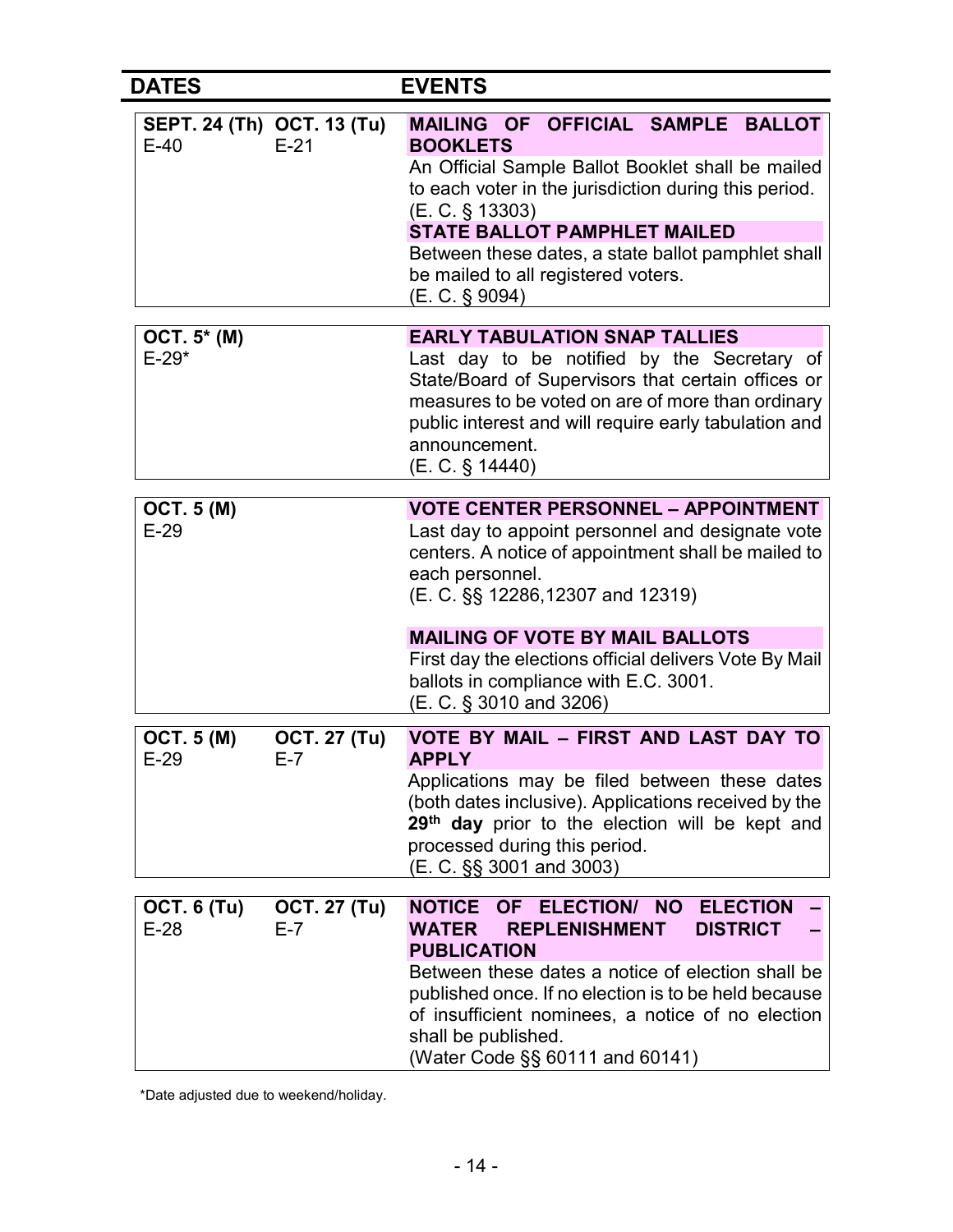| <b>DATES</b>                  |                                 | <b>EVENTS</b>                                                                                                                                                                                                            |
|-------------------------------|---------------------------------|--------------------------------------------------------------------------------------------------------------------------------------------------------------------------------------------------------------------------|
| <b>OCT. 9 (F)</b><br>$E-25$   |                                 | <b>STREET INDEX TO COUNTY CENTRAL</b><br><b>COMMITTEES / CENTRAL COMMITTEES,</b><br><b>COUNTY COUNCILS</b><br>Last day to furnish, without charge, a copy of the                                                         |
|                               |                                 | street index to the state and county central<br>written<br>The<br>committees,<br>upon<br>request.<br>supplemental street index shall also be made<br>available to committees no later than October 23.<br>(E. C. § 2185) |
| <b>OCT. 19 (M)</b>            |                                 | <b>REGISTRATION CLOSES</b>                                                                                                                                                                                               |
| $E-15$                        |                                 | Last day to transfer or register to vote in the<br>election.<br>(E. C. §§ 2102 and 2107)                                                                                                                                 |
|                               |                                 |                                                                                                                                                                                                                          |
| <b>OCT. 20 (Tu)</b><br>$E-14$ | <b>NOV. 3 (Tu)</b><br>8:00 P.M. | <b>NEW CITIZEN ELIGIBILITY TO REGISTER AND</b><br><b>VOTE</b>                                                                                                                                                            |
|                               | <b>ELECTION</b>                 | A new citizen is eligible to register and vote at the                                                                                                                                                                    |
|                               | <b>DAY</b>                      | office of, or at another location designated by, the                                                                                                                                                                     |
|                               |                                 | county elections official at any time beginning on<br>the 14th day before an election and ending at the                                                                                                                  |
|                               |                                 | close of polls on the election day following the date                                                                                                                                                                    |
|                               |                                 | on which that person became a citizen.<br>(E.C. § 3500)                                                                                                                                                                  |
|                               |                                 |                                                                                                                                                                                                                          |
|                               |                                 |                                                                                                                                                                                                                          |
| <b>OCT. 20 (Tu)</b><br>$E-14$ |                                 | <b>WRITE-IN CANDIDATE STATEMENT</b><br>Last day for a candidate to file a statement of write-                                                                                                                            |
|                               |                                 | in candidacy and sponsor signatures, if applicable,<br>that he or she is a write-in candidate for the election.<br>(E. C. §§ 8600 and 8601)                                                                              |
|                               |                                 | <b>BILINGUAL VOTE CENTER PERSONNEL</b>                                                                                                                                                                                   |
|                               |                                 | Last day to prepare list of appointed bilingual<br>personnel.<br>(E.C. § 12303)                                                                                                                                          |
|                               |                                 | <b>PROCESSING OF VOTE BY MAIL BALLOTS</b>                                                                                                                                                                                |
|                               |                                 | The processing of vote by mail ballots may<br>commence on the $10th$ business day before the<br>election but the results of the tally shall not be<br>released until after the vote centers close.<br>(E. C. § 15101(b)) |
|                               |                                 |                                                                                                                                                                                                                          |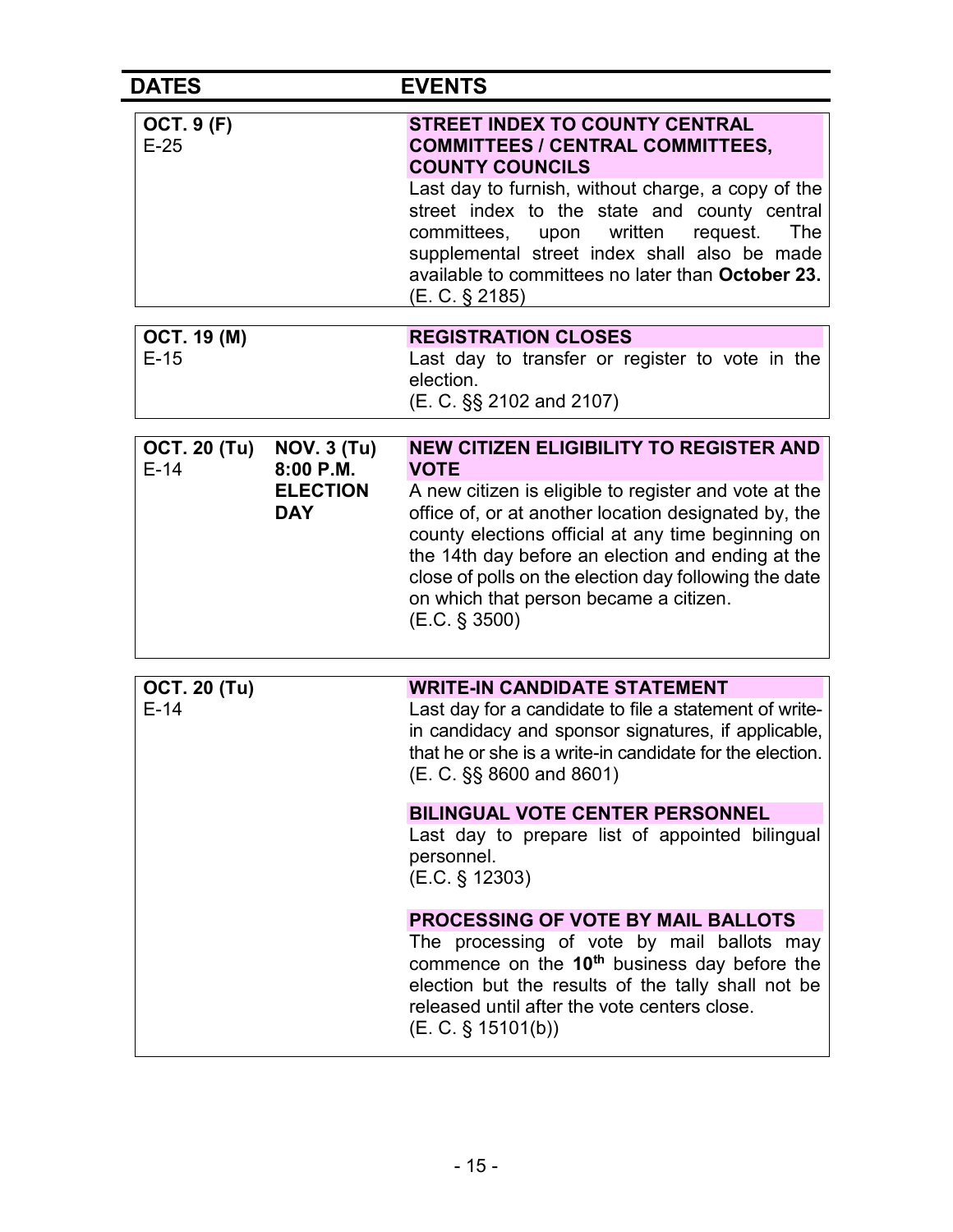DATES EVENTS

| <b>OCT. 24 (Sa)</b> | <b>TALLY CENTER LOCATION - PUBLICATION</b>                                                                                                                                                                                                                                                                                                                                                                       |
|---------------------|------------------------------------------------------------------------------------------------------------------------------------------------------------------------------------------------------------------------------------------------------------------------------------------------------------------------------------------------------------------------------------------------------------------|
| $E-10$              | On or before this date a notice specifying the<br>public place to be used as the tally center location<br>for counting the ballots shall be published once in<br>a newspaper of general circulation within the<br>county.<br>(E. C. § 12109)                                                                                                                                                                     |
| <b>OCT. 23 (F)</b>  | <b>CERTIFIED LIST OF WRITE-IN CANDIDATES</b>                                                                                                                                                                                                                                                                                                                                                                     |
| $E-11$              | Suggested last date for Secretary of State to prepare<br>and send to affected county elections officials a<br>certified list of write-in candidates showing the name<br>of every write-in candidate eligible to receive votes<br>within the county at the General Election, their<br>address and the offices to which they seek election.<br>This list will be mailed to each person in the<br>affected offices. |
|                     |                                                                                                                                                                                                                                                                                                                                                                                                                  |
| <b>OCT. 27 (Tu)</b> | <b>REPORT OF REGISTRATION</b>                                                                                                                                                                                                                                                                                                                                                                                    |
| $E-7$               | Last day to transmit to Secretary of State the total<br>county registration as of October 19, 2020 (E-15).<br>(E. C. § 2187(c)(6))                                                                                                                                                                                                                                                                               |
| <b>OCT. 27 (Tu)</b> | <b>COMPUTER PROGRAM TO SECRETARY OF</b>                                                                                                                                                                                                                                                                                                                                                                          |
| $E-7$               | <b>STATE</b>                                                                                                                                                                                                                                                                                                                                                                                                     |
| 5:00 P.M.           | Last day to deposit copy of computer vote counting<br>program with Secretary of State.<br>(E. C. § 15001)                                                                                                                                                                                                                                                                                                        |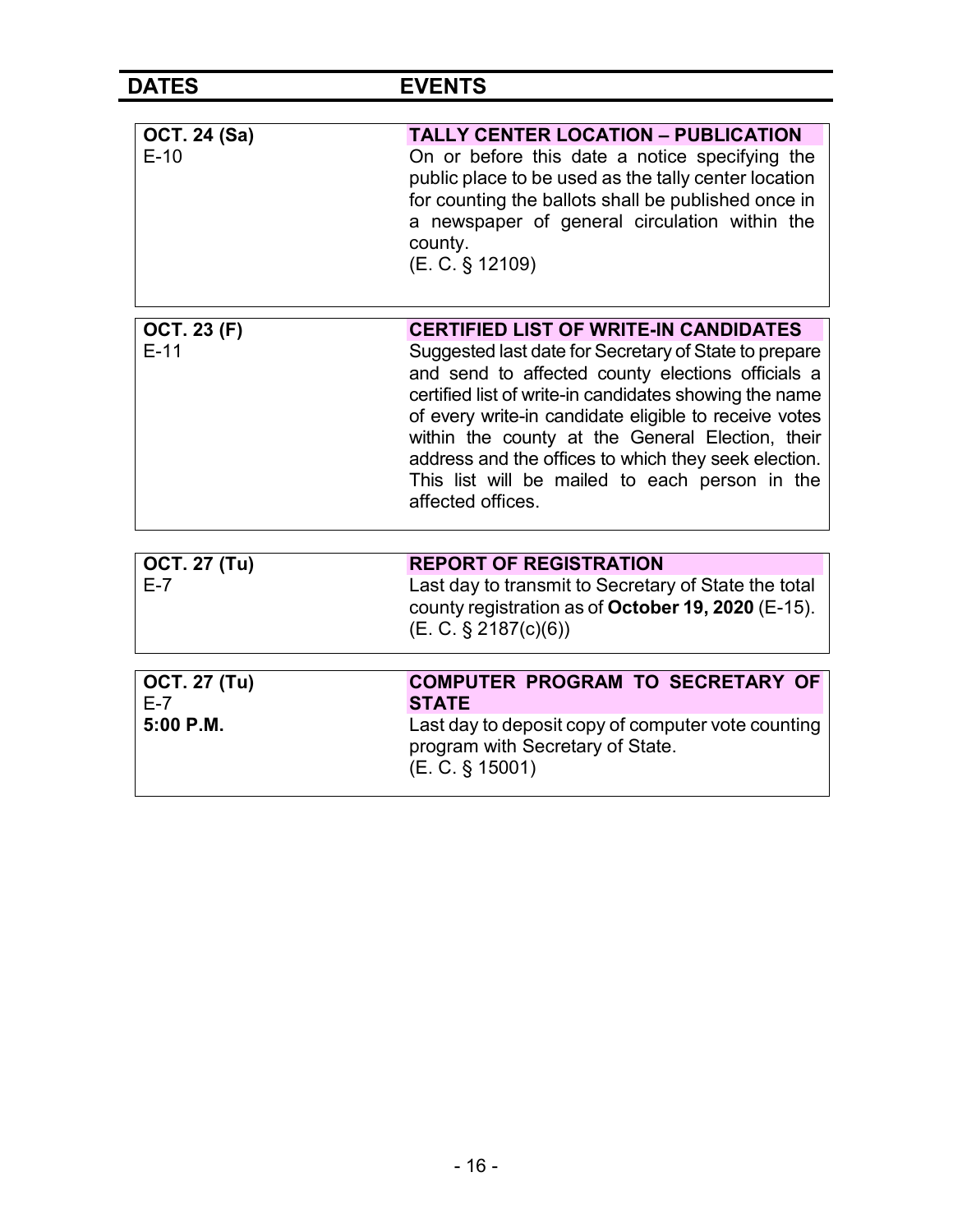| <b>DATES</b>                               |                                                     | <b>EVENTS</b>                                                                                                                                                                                                                                                                                                                                                                                                                       |
|--------------------------------------------|-----------------------------------------------------|-------------------------------------------------------------------------------------------------------------------------------------------------------------------------------------------------------------------------------------------------------------------------------------------------------------------------------------------------------------------------------------------------------------------------------------|
| <b>OCT. 27 (Tu)</b><br>$E - 7$             |                                                     | <b>INSUFFICIENT OR NO NOMINEES - WATER</b><br>REPLENISHMENT DISTRICT AND WATER<br><b>AGENCIES – BOARD OF SUPERVISORS MAKE</b><br><b>APPOINTMENTS</b><br>Last available regular meeting of the Board of<br>Supervisors to appoint to the office or offices to be<br>filled, the person or persons nominated, or if no<br>person has been nominated, any qualified person.<br>(Water Code § 60141 and Water Code Appendix<br>$98-52)$ |
|                                            |                                                     | <b>EMERGENCY VOTE BY MAIL</b>                                                                                                                                                                                                                                                                                                                                                                                                       |
| <b>OCT. 28 (W)</b><br>$E-6$                | <b>NOV. 3 (Tu)</b><br><b>ELECTION</b><br><b>DAY</b> | Between these dates, any voter may apply for a<br>Vote By Mail ballot if conditions require his or her<br>absence on election day. The voter may designate<br>an authorized representative to pick up and return<br>the ballot.<br>(E. C. §§ 3021 and 3110)                                                                                                                                                                         |
| <b>NOV. 3 (Tu)</b>                         |                                                     | <b>ELECTION DAY</b>                                                                                                                                                                                                                                                                                                                                                                                                                 |
| 8:00 P.M.<br><b>ELECTION</b><br><b>DAY</b> |                                                     | Voting is from $7:00$ a.m. to $8:00$ p.m.<br>(E. C. §§ 1200 and 14212)                                                                                                                                                                                                                                                                                                                                                              |
|                                            |                                                     | <b>VOTE BY MAIL BALLOTS RETURNS - 8:00</b><br><b>P.M.</b>                                                                                                                                                                                                                                                                                                                                                                           |
|                                            |                                                     | Last day for Vote By Mail ballots to be received or<br>turned in personally by the voter to the county<br>elections official's office or at any Vote Center in<br>the county. An authorized representative may<br>return the voted ballot under specified conditions.<br>(E. C. §§ 3017(a) and 3020)                                                                                                                                |
|                                            |                                                     | Any Vote By Mail ballot cast under this division<br>shall be timely cast if it is received by the voter's<br>elections official via the United States Postal<br>Service or a bona fide private mail delivery<br>company no later than three days after election<br>day in addition to the provisions set forth in E. C.<br>3020, Sections 1 and 2.<br>(E. C. § 3020(b) Section 1 and 2)                                             |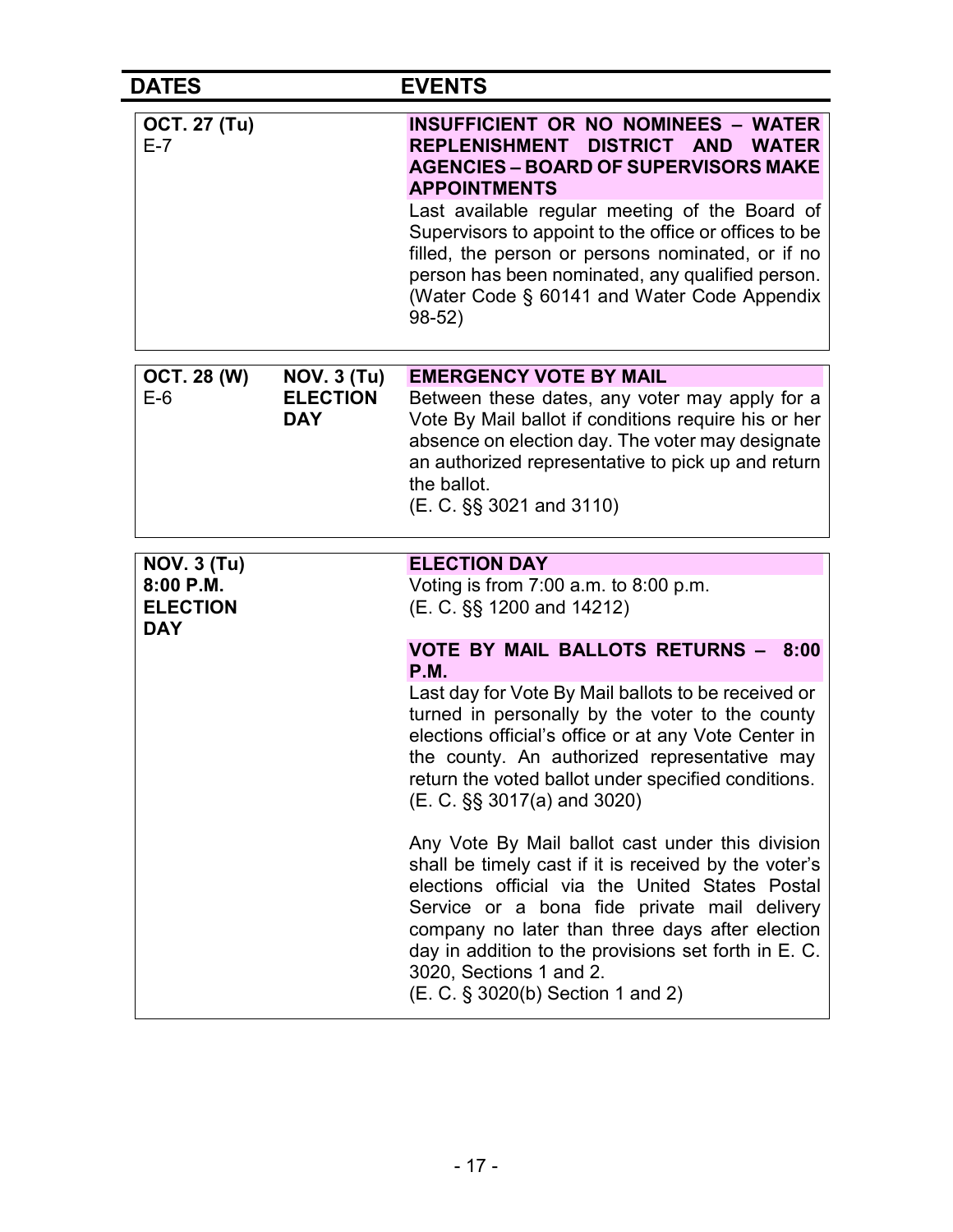| <b>DATES</b>                                                     | <b>EVENTS</b>                                                                                                                                                                                                                                                                                                                                                                                                                                                                                                                                                          |
|------------------------------------------------------------------|------------------------------------------------------------------------------------------------------------------------------------------------------------------------------------------------------------------------------------------------------------------------------------------------------------------------------------------------------------------------------------------------------------------------------------------------------------------------------------------------------------------------------------------------------------------------|
| <b>NOV. 3 (Tu)</b><br>8:00 P.M.<br><b>ELECTION</b><br><b>DAY</b> | <b>DEFACING OF UNUSED BALLOTS</b><br>At 8:00 p.m., immediately after polls close,<br>commence defacing or sealing all unused ballots<br>and file an affidavit of the number of ballots<br>destroyed or sealed.<br>(E. C. §§ 14403 and 14404)<br><b>DECLARED</b><br><b>UNOPPOSED</b><br><b>JUDGES</b><br><b>ELECTED</b><br>On this date, unopposed incumbent candidates for<br>the offices of superior court judge who filed for<br>office but whose names did not appear on the<br>Primary or General Election ballots shall be<br>declared elected.<br>(E. C. § 8203) |
| <b>NOV. 5 (Th)</b>                                               | <b>OFFICIAL CANVASS</b>                                                                                                                                                                                                                                                                                                                                                                                                                                                                                                                                                |
| $E+2$                                                            | The canvass of election returns shall commence<br>no later than the first Thursday following the<br>election.<br>$(E. C. \S 15301)$                                                                                                                                                                                                                                                                                                                                                                                                                                    |
| <b>NOV. 23 (M)</b><br>$E+20$                                     | <b>INSUFFICIENT</b><br><b>NOMINEES</b><br><b>OR</b><br><b>NO</b><br>CALIFORNIA WATER,<br><b>COMMUNITY</b><br><b>SERVICES, COUNTY WATER, HEALTH CARE,</b><br><b>IRRIGATION,</b><br><b>MUNICIPAL</b><br><b>WATER,</b><br>RECREATION AND PARK, AND WATER<br><b>AGENCIES</b><br>Before this date the Board of Supervisors shall if<br>no election is held, appoint the persons nominated<br>or, if no person has been nominated, any qualified<br>person.<br>(E. C. § 10515)                                                                                               |
| <b>DEC. 4 (F)</b><br><b>NOON</b><br>$E + 31$                     | TAKING OF OFFICE - CALIFORNIA WATER,<br>COMMUNITY SERVICES, COUNTY WATER,<br>HEALTH CARE, IRRIGATION,<br><b>MUNICIPAL</b><br><b>WATER, AND RECREATION AND PARK</b><br>Officers, elected or appointed, take office at noon<br>on the first Friday in December following the<br>election.<br>(E.C. § 10554, Health and Safety Code § 32100.5,<br>Public Resources Code § 5784.3 and Water Code<br>71253)                                                                                                                                                                 |
| <b>DEC. 7 (M)</b><br><b>NOON</b><br>$E+34$                       | <b>TAKING OF OFFICE - DISTRICT ATTORNEY</b><br><b>AND COUNTY SUPERVISORS</b><br>Officers take office at noon on the first Monday in<br>December following the election.<br>(Art. II, § 6, Art. IV, § 13, County Charter)                                                                                                                                                                                                                                                                                                                                               |